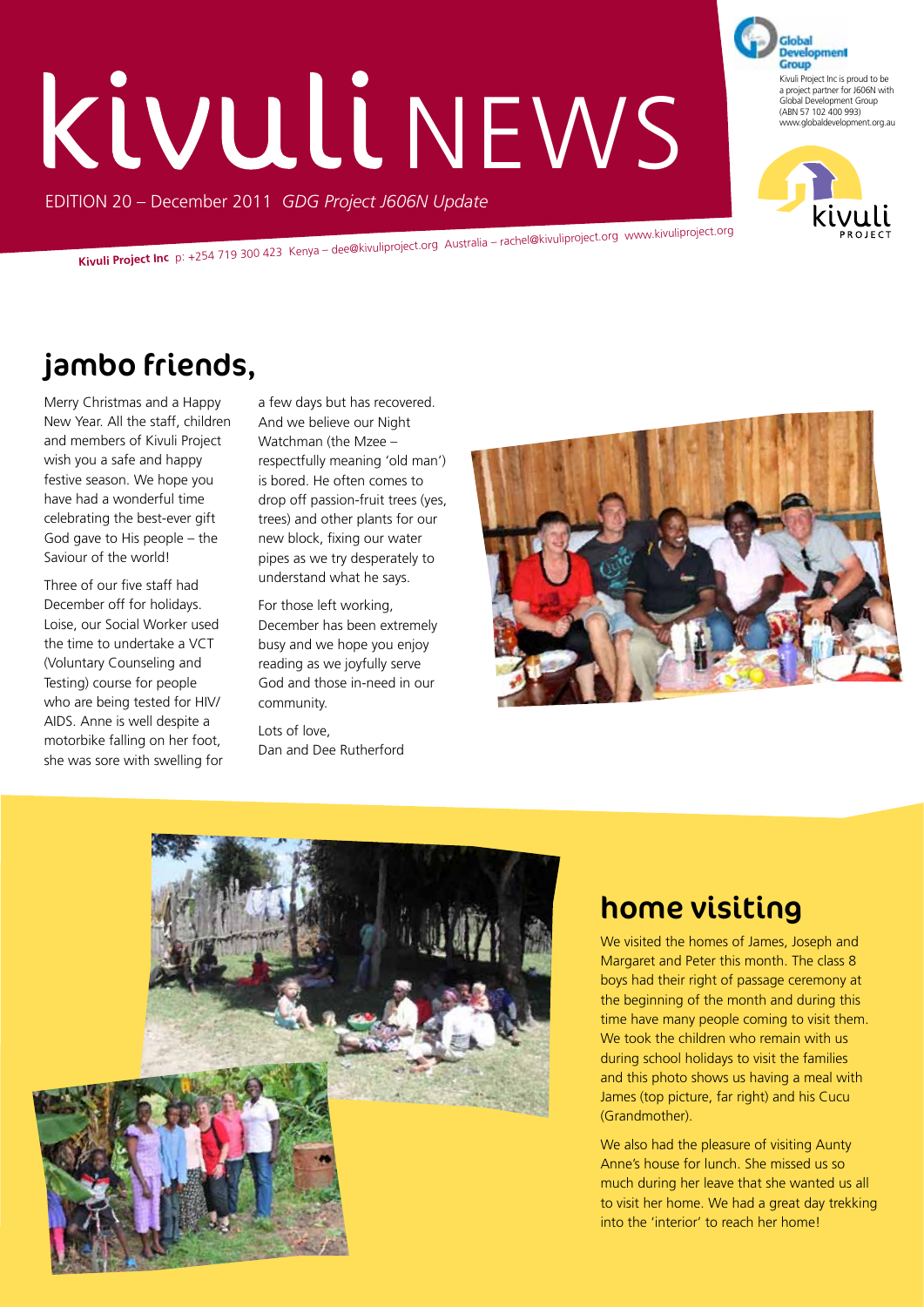# christmas day

We had a great day celebrating together with the 8 children left at Kivuli over the holidays. As all the staff were on leave, Dee had the pleasure of cooking breakfast, lunch and supper on the wood fired stove. We unwrapped some special gifts with the children in the morning after breakfast and then started preparing for lunch. We have been particularly excited about giving a model helicopter to one of the boys. This boy, Njagi, loves to learn about how things work and as such has managed to dismantle many things at Kivuli. Unfortunately, his talent at dismantling is greater than his ability to put things back together. So, we have been hoping that the intricate parts of this model helicopter will keep him busy for some time (and away from torches, watches and other breakable items).

We killed one of our chickens and made a stew, and our landlord gave us a leg of goat, which we roasted. In the afternoon our friends from the local supermarket (Msamaria) came by to drop of some gifts for the Kivuli kids – a bale of flour, carton of cooking oil, cordial, sweets and 14 loaves of bread! What a present indeed. We sung happy birthday to Jesus together and shared a birthday cake and chai. It was a wonderful Christmas!





### jamhuri day

Jamhuri Day is on the 12th of December and marks the day when Kenya first celebrated its independence from the commonwealth. The local Chief asked Kivuli for representatives or a soloist who could perform the Kenyan national anthem with the police band during the day's celebrations at the local field. The local administration, officials and the general public would all be there. Two of our girls, Jane and Kui, volunteered to sing and did a fantastic job. We gave them both a copy of the attached photo so they can remember the day. After the girls' and other great performances by different community groups came the speeches. Dan sat valiantly through the hours of reports understanding very little.



#### meeting with global

In mid December Dan and Dee met with Global Development Group's Carey Westwood and Martha Waithaka in Nairobi. Carey and Martha had been travelling through East Africa for some weeks to meet representatives from their partner organisations. We discussed successes and challenges and covered things like working with local government and community members, AusAID, valuable ideas from other projects and theory of development work. Their experience and support were evident and appreciated and we look forward to continuing to develop the GDG/ Kivuli Project partnership.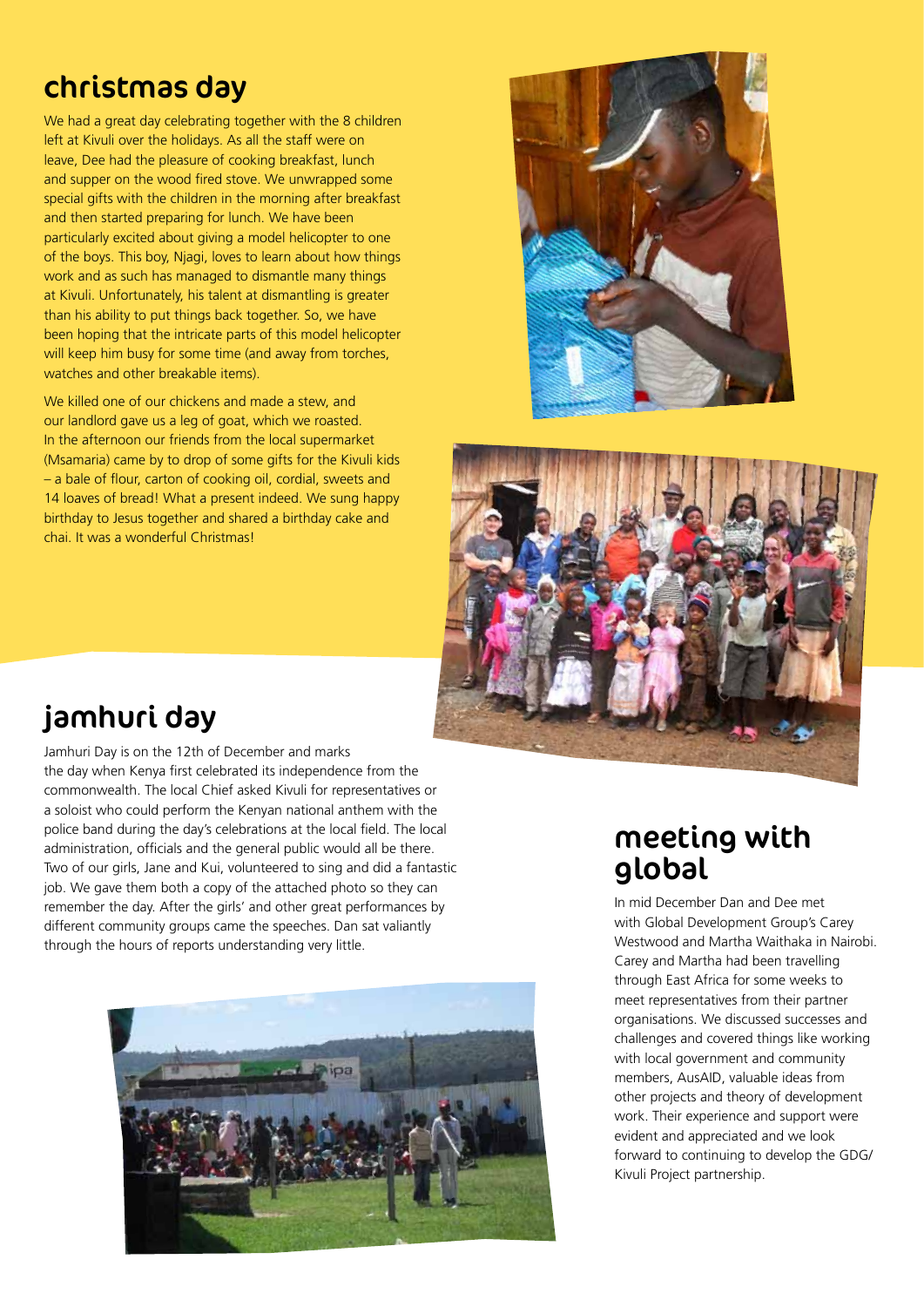## christmas catalogue

A huge thank you to everyone for their support of the Kivuli Christmas Catalogue! We had an overwhelming response from people all over the world! The Kivuli team were amazed by everyone's generosity towards buying gifts and their heart for the children and families in Kenya. Within our first week we sold out of Goats and Blankets, opening up options for adding and selling more items! Two families from Kenya, with children in our home-based care program will soon have new additions to their families – new cows! These cows will provide the families with milk for their own use as well as milk to sell in order to raise their income.

In 2012 we're sending off 15 kids to high school, 12 starting for the first time. This will be a lot easier financially as many people, through the gift catalogue, were able to contribute towards school supplies, blankets, text books and school fees. To top things off, the new Kivuli land will be planted with hundreds of seedlings due to the amazing response to this item! In the future Kivuli will even be able to sell this fruit to generate some income, supplement the diet of the children and use the wood for fuel!

Once again, we would like to say a big thank you to everyone for their support of the catalogue and their kind donations. Through the Kivuli website we will continue to sell items during 2012 in support of the children and families in Kenya, and as more needs arise more items will be added. So continue to check out the website for new things to purchase and remember Kivuli when shopping for gifts throughout the year!

Dan and Kate Hickingbotham



#### happy birthday uncle dan

Dan celebrated his birthday this month, and in usual Kenyan style, the kids decided to once again "wash" him. Dan had once again prepared to strike back and had a stash of water balloons he had filled the night before. They all enjoyed a great water fight in the morning, and whilst Dan put up a good fight, he was severely outnumbered and his small water bombs were no match for the kids' buckets. The result: a very wet Uncle Dan.



# benson and regina

This month we have welcomed two new kids to Kivuli. Benson is 10 and his sister, Regina is 7. We don't know their exact ages for certain as they have no documents and don't know when their birthdays are. Their family history is quite desperate with a cycle of pregnancy, abandonment, no education and poverty. We have taken the two children but are aware that there are more (in this family and indeed the community) with a high possibility of entering the cycle.

Both Benson and Regina have never attended school and are both looking forward to starting Standard 1 in January together at Ndaragwa Primary.

In January, we will be meeting with the local chiefs of this neighbouring area to discuss the problems within this community and ways to assist those in need. As with all meetings of this type, solutions must come from the community leaders and our challenge will be to make it clear that we do not come with answers and blank cheques.

# funny of the month!

On Christmas Eve… a serious conversation took place. Dan: "You'd better go to sleep girls or Santa won't come" Girl 1: "Who's Santa?" Girl 2: "Was he in the bible?" Girl 1: "Was he Jesus' friend?"